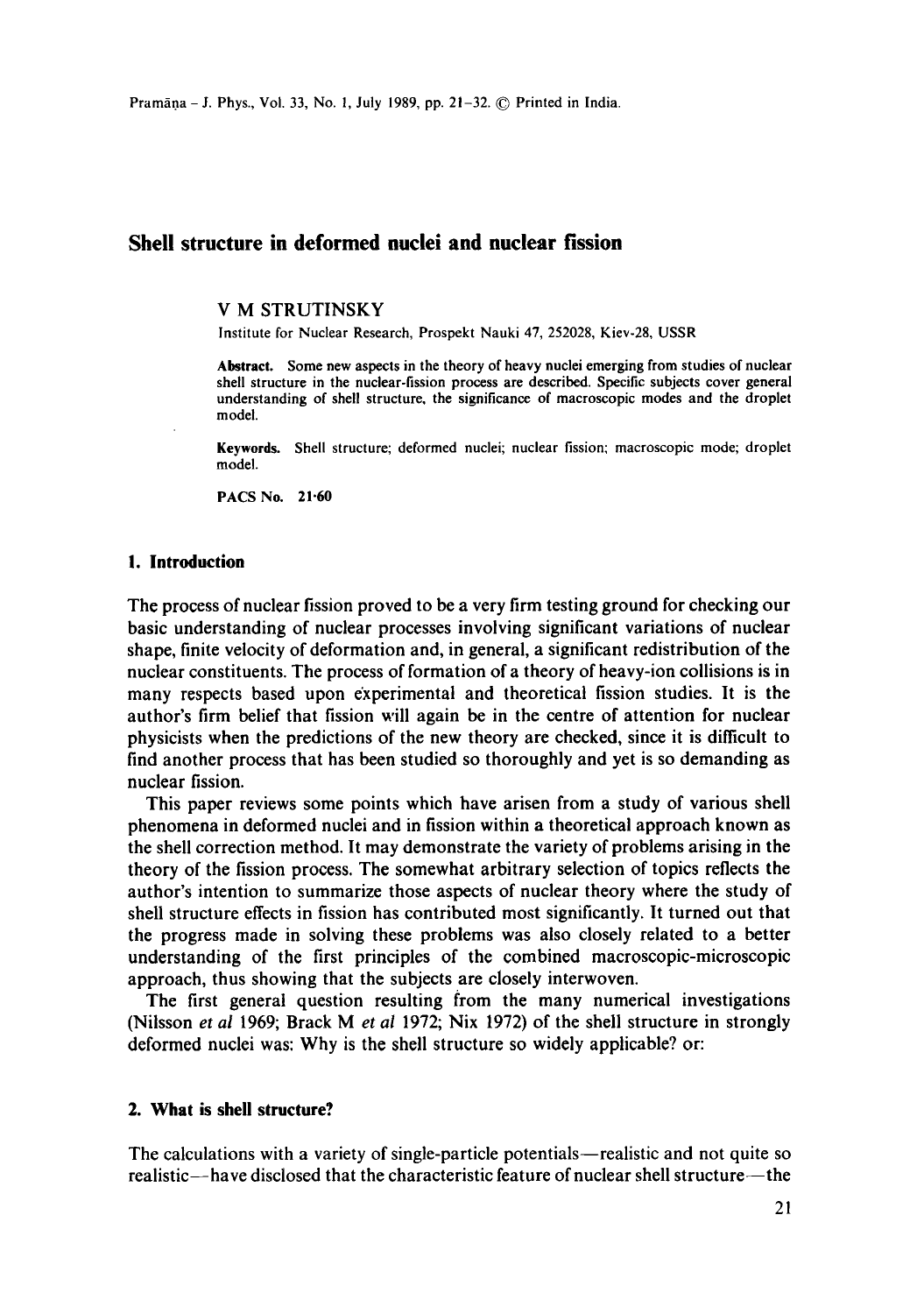relatively regular structure of single-particle level bunching-was a property common to all single-particle spectra. Only by way of exceptions were relatively smooth distributions of single-particle energies obtained, and it was then suspected that one was dealing with some general feature of the eigenvalue distributions whose description was, however, missing in the textbook references.

Phenomenologicaily, the nucleon shell structure in heavy nuclei plays a role which, in very many respects, is analogous to that of the band structure of electron spectra in solid-state physics: as in crystals, bands of allowed and forbidden energies exist. The unfilled band--or shell--leads to an increase in susceptibility and, therefore, to decreased stability of the nucleus in the given state. In contrast, the filled band--or the magic nucleus-is characterized by an increased stability. The appearance of the nuclear band structure is even more dramatic because, as it has turned out, the specific distribution of the nucleon shells--or the bands--depends significantly on the shape of the nuclear surface, which is the least stiff one among all nuclear collective degrees of freedom. The distortion of the nuclear shape redistributes the shells, and the stability conditions vary in the process of deformation. The result is the appearance of stable deformed shapes of some nuclei and the double-, or, possibly, even more often humped fission barriers.

After these computer-based findings we are naturally inclined to look for a general theory to explain the origin of such phenomena in nuclei from some first principles of quantum mechanics and hence provide the true explanation of why nuclei are deformed; furthermore, to give qualitative estimates for various nuclear-shellstructure effects as well as to enable a solid understanding of what is the role of shell structure in extreme conditions of nuclear dynamics at larger deformations, higher excitations and in super-heavy nuclides. Balian and Bioch (1972) were the first to recognize the connection between nuclear shell structure and the semi-classical quantization of motion in a three-dimensional well which they have formulated. It could not, therefore, answer the intriguing questions related to deformed nuclei. Another technique—Feynman's path-integral method—has provided a more general solution. The earlier calculations by Gutzwiller (1967, 1971) along this line were extended (Strutinsky 1975; Strutinsky and Magner 1976; Magner 1978) to the case of hamiltonians with certain degrees of symmetry, where continuous families of classical periodical orbits appear. This extension made it possible to analyse the shell structure in deformed potentials and to find closed solutions for such important particular cases as the general spherical potential (Strutinsky 1975; Strutinsky and Magner 1976), the deformed harmonic oscillator (Strutinsky and Magner 1976; Magner 1978), and the ellipsoidal square well (Strutinsky *et al* 1977).

In accordance with the conclusions of Balian and Bloch, the distance between the shells is determined by a condition which is similar to the familiar Bohr-Sommerfeld quantization rule, i.e.

$$
\Delta e(\equiv \hbar \Omega) = \frac{2\pi \hbar}{d S_{\beta}(e)/\text{d}e} = 2\pi \hbar / T_{\beta}.
$$
 (1)

Here,  $S_{\beta}(e)$  is the action integral for the  $\beta$ -th family of, in general, degenerate periodical classical paths in the three-dimensional well, and

$$
T_{\beta} = dS_{\beta}(e)/de \tag{2}
$$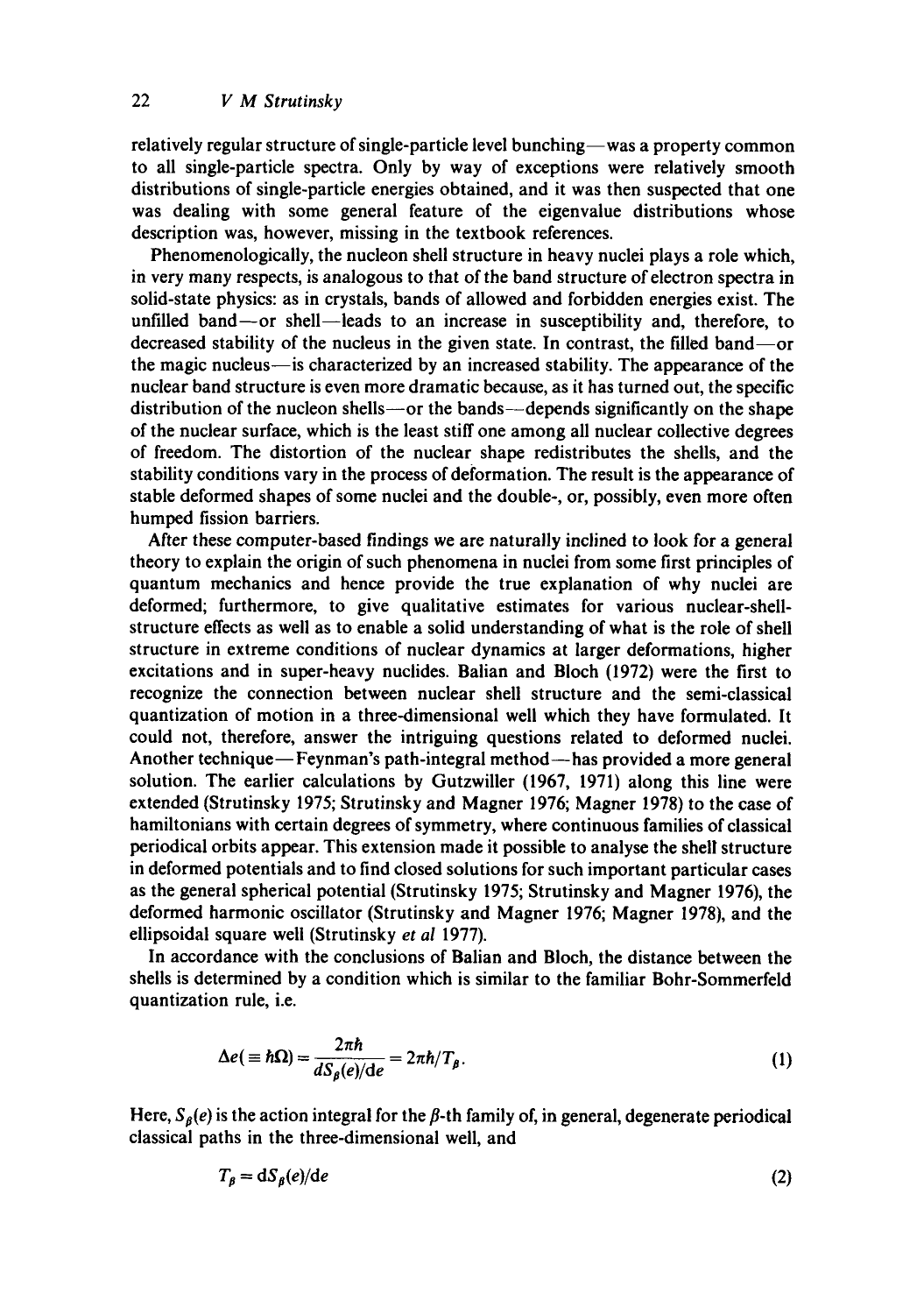is the period of rotation. In contrast to the Bohr-Sommerfeld rule, condition (1) does not determine positions of specific eigenenergies. It gives, instead, the distribution of the shells, i.e. of the zones of allowed energies in the phase space of the particle. The two rules are identical only in the exceptional cases of completely degenerate classical problem, such as the one-dimensional well, the hydrogen-like atom or the harmonic oscillator with all partial frequencies related as ratios of integer numbers. Equation (I) is the true extension of the one-dimensional Bohr-Sommerfeld quantization to threedimensional problems which could not be found in treatises dealing with the subject: The traditional extension of the semi-classical quantization to many dimensions is not relevant since it ignores any special feature due to the appearance of periodical paths in the many-dimensional space. (Note, for example, that the textbook theory does not, at all, consider the apparent condition of periodicity, i.e. that the partial frequencies should be related as ratios of integer numbers.) In contrast to the textbook case, condition (1) characterizes the properties of the averaged-eigenvalue distribution and is related neither to properties of specific energy levels nor to the corresponding wavefunctions and quantum-mechanical quantities such as parity, orbital momentum or spatial distributions related to these, This is so because the very notion of classical paths requires a consideration of wave packets that extend over many quantal states. As an example, the solution for the spherical square well potential can be given (Balian and Bioch .1972; Strutinsky 1975; Strutinsky and Magner 1976). The major contributions to the shell structure are made by the orbits in the form of triangle- and square-shaped polygons which by no means resemble the density distributions or the 1-values of the familiar wavefunctions in the quantal problem. The shell-spacing parameter  $\hbar \Omega$  obtained from relation (2) for such orbits is in good agreement with the value known for the semi-empirical nuclear potentials. On the other hand, the shell energies as well as the shell component of the level density derived from the general theory are in close agreement with the values obtained for the spherical square well by the traditional numerical technique (figure 1).

It should be mentioned that it is just this feature of the new theory, i.e. considering properties averaged over quantai states, that led to relatively simple solutions in the semi-classical limit. This is the case since classical properties manifest themselves only in such averaged quantities. One should therefore distinguish between such calculations and the attempts to approximate specific quantal eigenstates.

The quantity important for the analysis of nuclear shell structure is the oscillating component of the single-particle energy distribution, which is the sum of contributions from all families of periodic paths

$$
g_{\text{osc}}(e) = \sum_{\beta} g_{\text{osc}}^{(\beta)}(e). \tag{3}
$$

In each component, the main period is as in relation (1), and the amplitude is determined by such properties of the classical problem as the number of the degrees of freedom (the classical degeneracy D), which specifies a single path in the continuous family of classical periodical orbits with the same action integral  $S_{\beta}$ , the stability of the orbit and the volume in the phase space occupied by the family of the orbits. The integer number  $D$  is restricted by the degree of phase-space symmetry of the hamiltonian, and it also cannot exceed a maximum of  $2n - 2$ , where *n* is the number of dimensions. In the case of maximum symmetry, all classical trajectories are periodical orbits, and families of orbits may exist in three-dimensional space with D up to four. In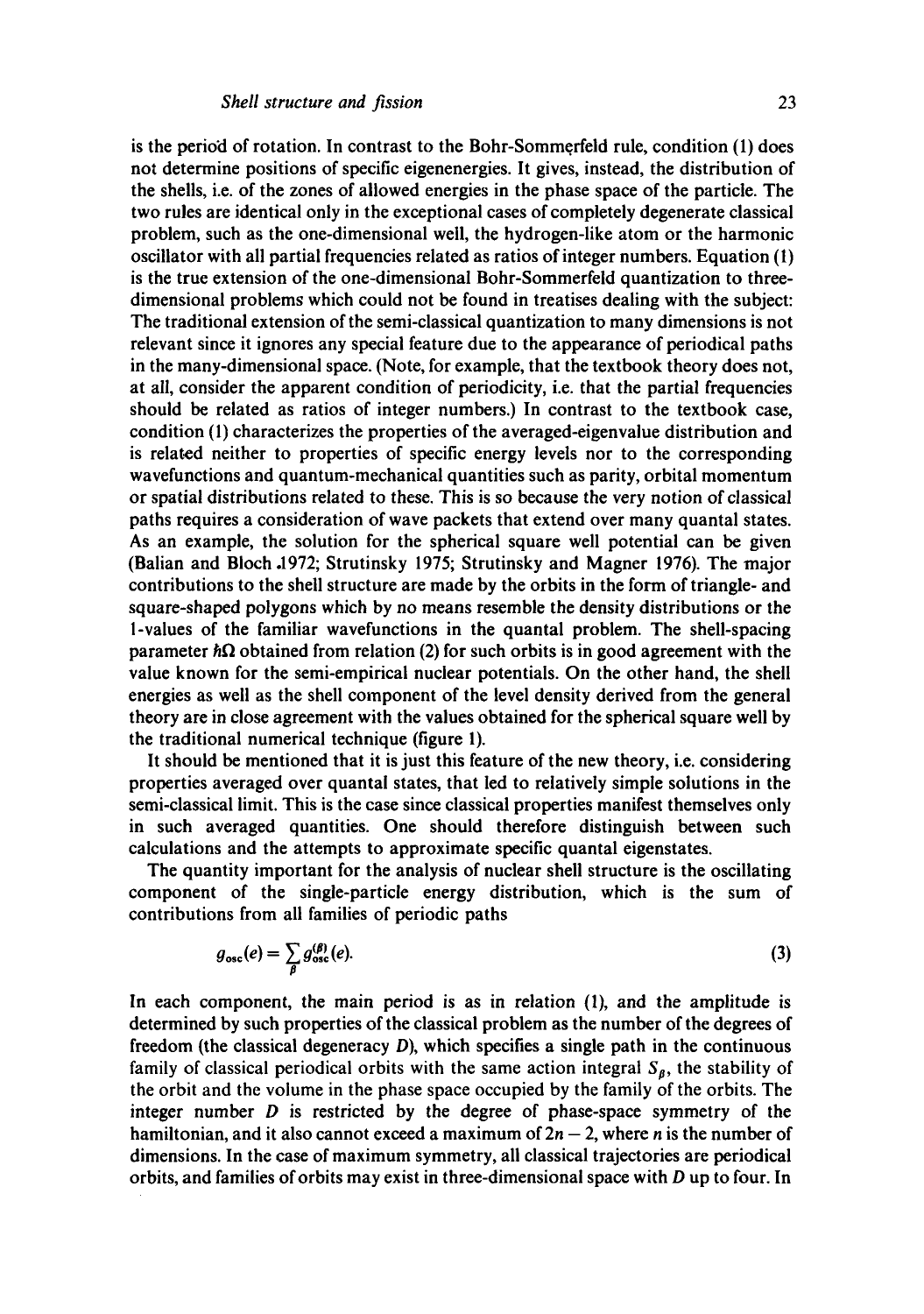

**Figure** i. Eigenvalues for spherical, infinitely deep potential and their quantal degeneracy (bottom). Oscillating component of level density calculated by numerical averaging and-bold lines---by quasiclassical approximation (centre). Shell energy  $\delta E$  found numerically and in semi-classical approximation (bold line) in accordance with expression (4).

the one-dimensional well,  $D_{\text{max}} = 0$ , which puts this case among other examples of completely degenerate classical motion.

For the energy derivations the quantity of interest is not  $g_{osc}$  itself but, rather, the related component of the single-particle energy which turns out to be given by (Strutinsky 1975; Strutinsky and Magner 1976).

$$
\delta E = \sum_{\beta} \left(\frac{\hbar}{T_{\beta}}\right)^2 g_{\rm osc}^{(\beta)}(\mu_N) = \sum_{\beta} \left(\frac{\hbar \Omega_{\beta}}{2\pi}\right)^2 g_{\rm osc}^{(\beta)}(\mu_N), \tag{4}
$$

$$
\cong \sum_{\beta} \left( \frac{hv_{\beta}(\mu_N)}{L_{\beta}} \right)^2 g_{\text{osc}}^{(\beta)}(\mu_N). \tag{5}
$$

Here,  $\mu_N$  is the Fermi energy for the given number N of particles, and  $L_\beta$  is the mean length of the  $\beta$ -th periodical paths. Through formulas (4) and (5), the shell energy  $\delta E$ is expressed in terms of classical quantities. The quantity  $\delta E$  is expressed in terms of classical quantities. The quantity  $\delta E$  plotted in figure 1 was derived from formula (4) with  $g_{\text{osc}}^{\beta}(e)$  and  $\Omega_{\beta}$  corresponding to the triangle- and square-shaped orbits in the spherical well.

The shell energy is approximately proportional to

$$
\hbar^{-D/2} \propto (k_{\rm F} R)^{D/2} \approx 2^D A^{D/6},\tag{6}
$$

where  $A$  is the atomic number. This explains why a more pronounced shell structure can be found in cases of higher symmetry. No less important is, however, the fact that, according to relations (4) and (5), contributions to the shell energy decrease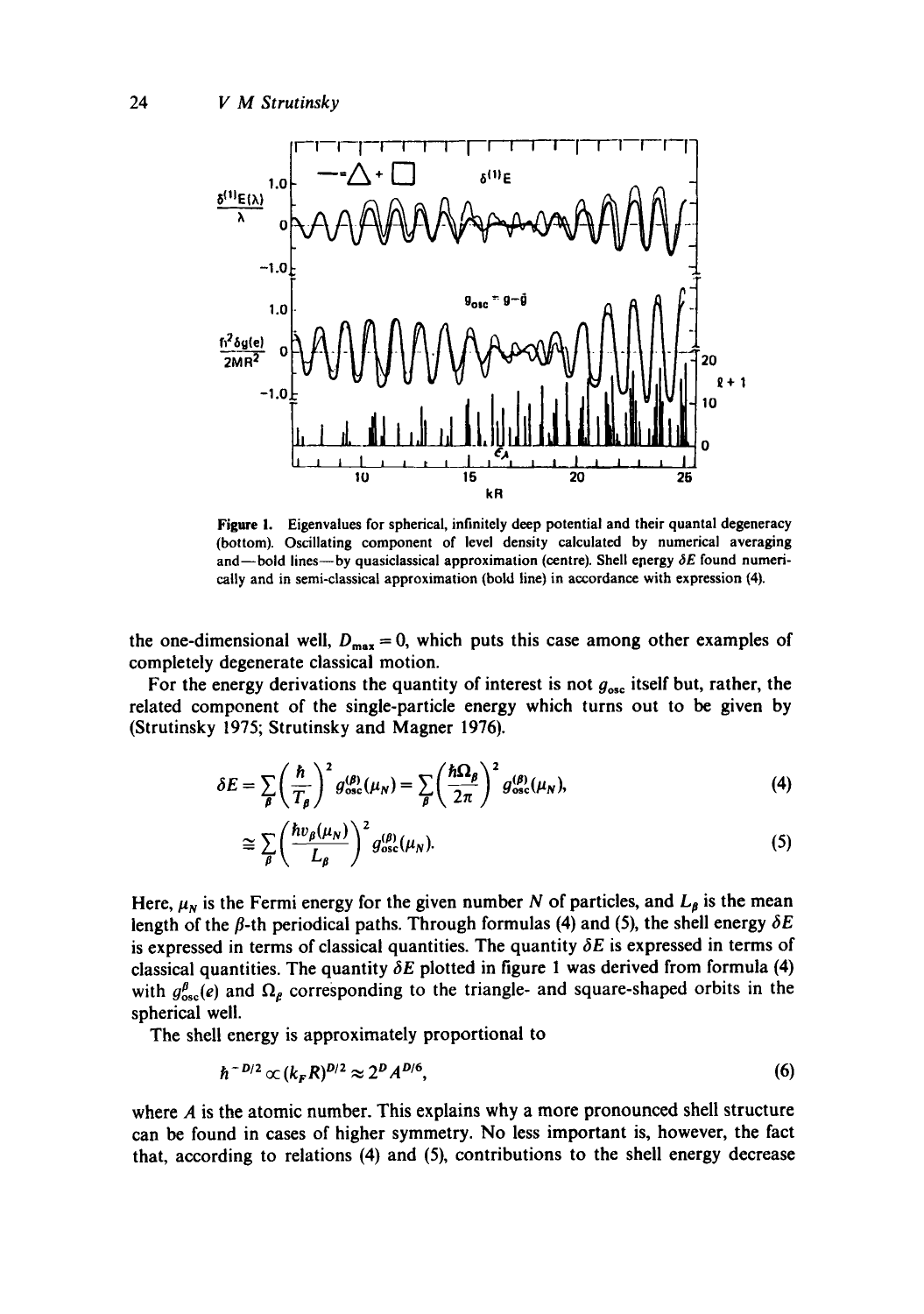abruptly with increasing length of the orbits (also because of the diminished stability of the lengthier orbits) and with decreasing volume occupied by the orbits. Hence, only the shortest stationary orbits not too close to. the perimeter of the well are of importance for the analysis of the shell structure. This, of course, simplifies the problem essentially, at the same time making the conclusions more reliable.

The general theory sets the following conditions for a certain shape to be in equilibrium, such as the ground state or a shape isomer:

(i) The shell distribution should correspond to the condition of minimum level density at the Fermi level (closed shell or the magic nucleus!): According to relations (4) and (5), the shell structure reduces the total energy in this case;

(ii) the intensity of the shell structure must be maximal. The most important condition for this to hold true is the presence of simple, short, periodical orbits of reasonably high degeneracy.

The second condition should be clarified. Although  $\delta E$  increases exponentially with D, as in relation (6), in real nuclei with  $k_F R \sim 10$  degeneracy and simplicity of the orbits play comparable roles and often less degenerate, but simpler orbits determine the shell structure (Strutinsky *et a11977).* This is true for the not too strongly deformed, axially symmetric harmonic oscillator. In realistic potentials, the shell structure leading to stable deformed shapes of nuclei in their ground states--the first well in the deformation energy--is due to the presence of periodical, rhomboid-shaped paths in the axis-of-symmetry plane with  $D = 2$ . No analogous families of classical paths exist in the deformed harmonic oscillator. There, the main contributions to the shell energy are made by the Lissajous figures in the plane perpendicular to the symmetry axis.

The difference is reflected in the positions of the shell minima in the familiar contour diagrams showing the distribution of the shell energies (figure 2). For not too strong distortions, the slopes of the minima valleys in the ellipsoidal square well and also in the Woods-Saxon potential are opposite to that derived for the deformed harmonic oscillator. This can be explained now as due to the fact that the rhomboids are stretched and elongated, and that the action integral increases with deformation. In contrast, the above mentioned Lissajous trajectories in the harmonic oscillator shrink and the action integral decreases under the same conditions. The theory gives, however, somewhat more than just a qualitative consideration. Indeed, as long as only one type of orbit contributes to the shell energy in expression (4), it can be expected that the positions of the extrema of the shell energies as shown in figure 2 will follow the lines of constant action-integral value

$$
S_{\beta}(\mu_N, \eta) = \text{const},\tag{7}
$$

where  $g_{osc}$  is extremal. Here and in figure 2,  $\eta$  is the deformation parameter and  $\eta = 1$ corresponds to the spherical shape. From expression (7), the slope of the extreme line in  $(\mu, \eta)$ -space is found to be

$$
\mathbf{d}\mu/\mathbf{d}\eta = (-\partial S/\partial\eta)/(\partial S/\partial\mu). \tag{8}
$$

For contour diagrams showing the shell energies as functions of  $N$  and  $\eta$ , the slope is found as

$$
dN/d\eta = \tilde{g}(\mu_N)(d\mu/d\eta). \tag{9}
$$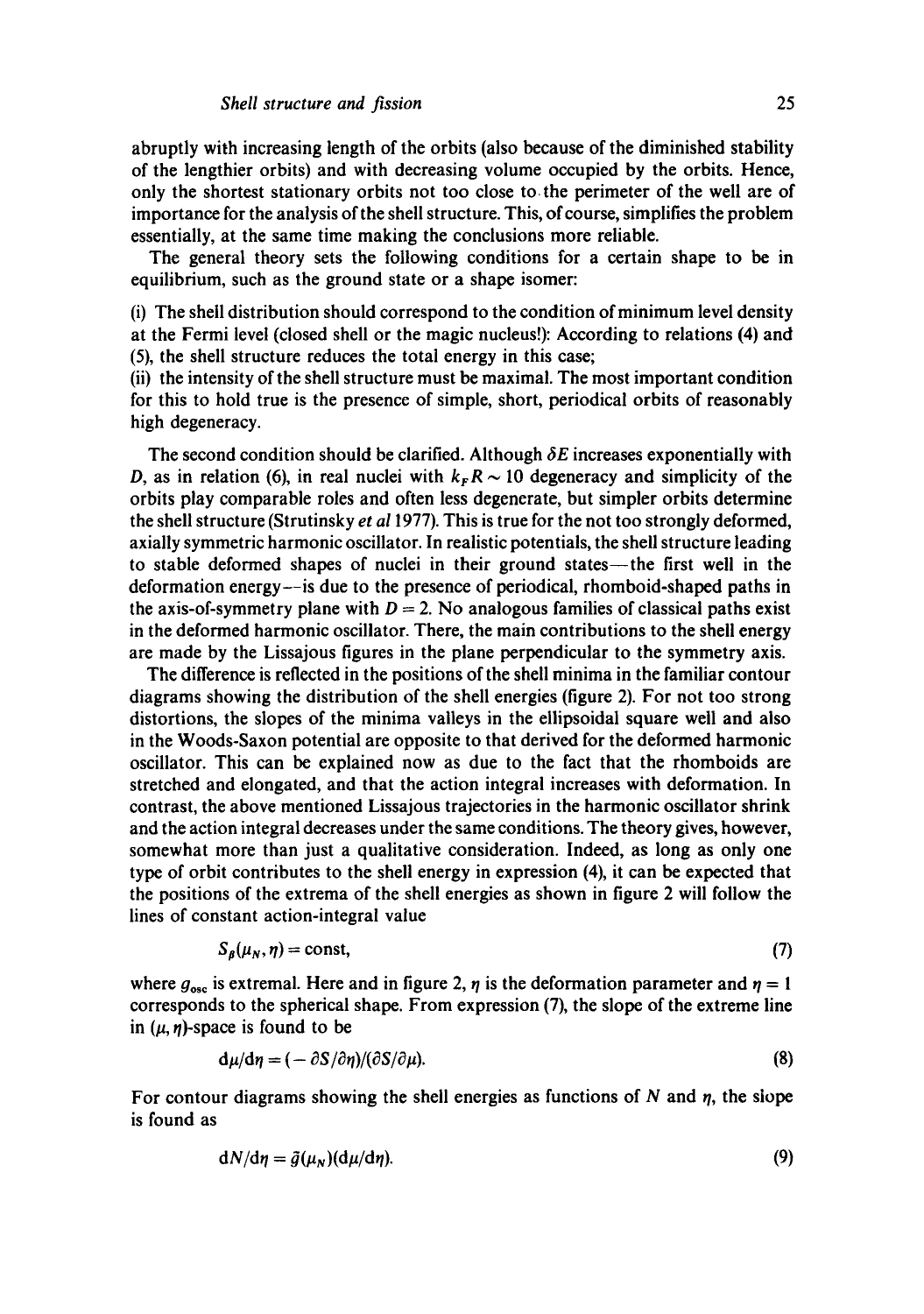

Figure 2. Shell energies  $\delta E(N,\eta)$  derived numerically with potentials as indicated. Bold solid lines designate positions of minimum valleys obtained for two-fold degenerate ( $D = 2$ ) planar families of classical orbits in the plane of the symmetry axis for the ellipsoidal, infinitely deep well (also plotted in the Woods-Saxon diagram) and in the perpendicular plane for the axially deformed harmonic oscillator. Black dots in the left-hand upper diagram are experimental values of nuclear deformations in the ground states and in the second well (from Strutinsky *et al* 1977).

For the family of rhomboids with  $D = 2$  in the ellipsoidal square well, we obtain (for  $\eta \approx 1$ )

$$
d\mu/d\eta = (-\mu/3\eta) < 0 \tag{10}
$$

and, correspondingly,

$$
dN/d\eta = -\frac{1}{2}N.\tag{11}
$$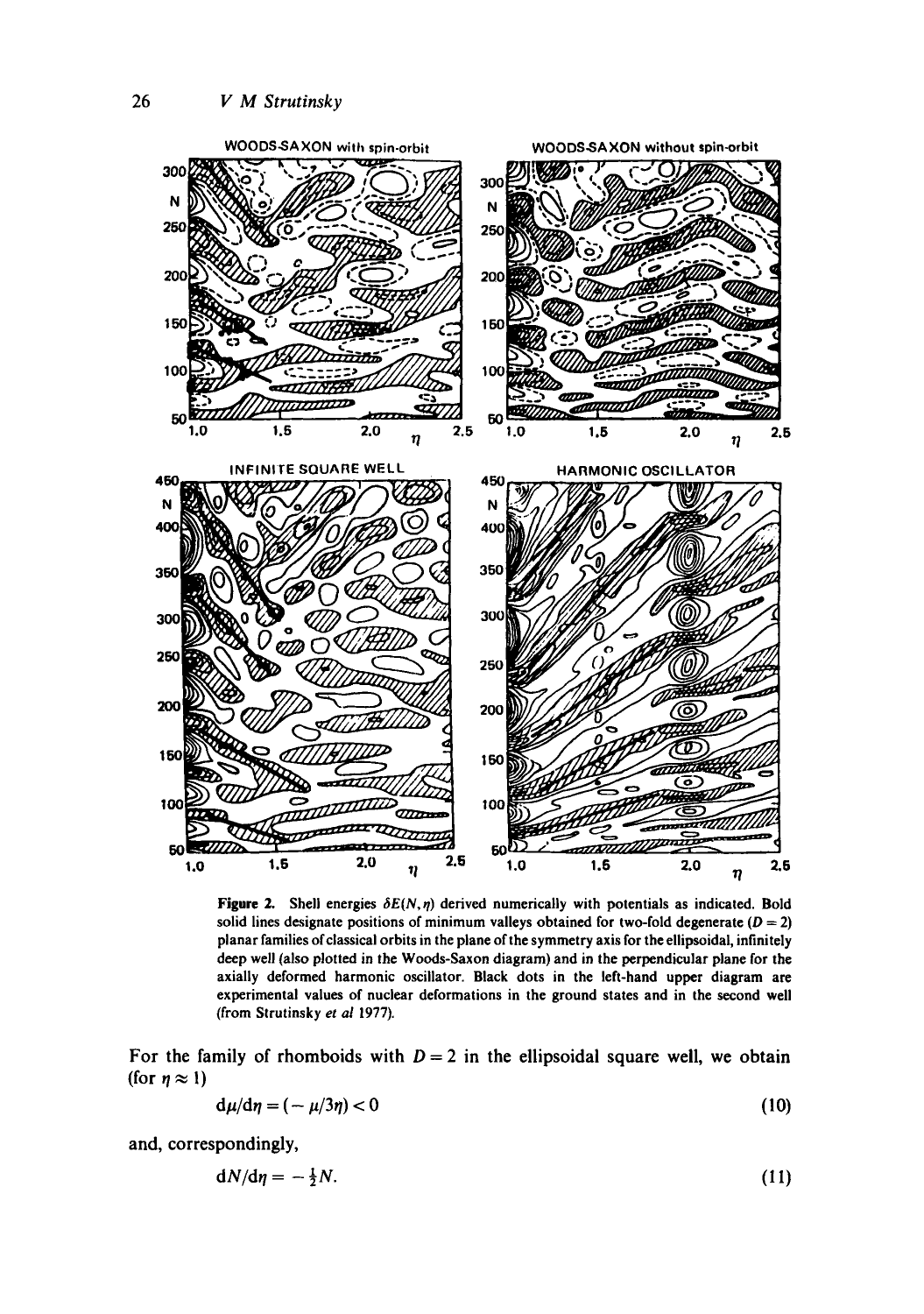

**Figure 3. Quadrupole deformations of heavy nuclei. The broken line is drawn with slope given by expression (I I) corresponding to rhomboid-shaped orbits in the axis-of-symmetry plane. The actinide region is too narrow for comparison (see also figure 2).** 

The Lissajous figures in the plane perpendicular to the symmetry axis give for the harmonic oscillator

$$
d\mu/d\eta = (\mu/3\eta) > 0 \tag{12}
$$

and

$$
dN/d\eta = \mu^3/3(\hbar\omega_0)^3\eta. \tag{13}
$$

The fat solid lines in figure 2 mark the positions of the minima of the shell energies obtained from relations (8)-(13). The agreement with the numerical calculations is remarkable. From the same simple arguments an estimate for the nuclear ground-state quadrupole deformations follows directly. The broken line in figure 3 is drawn with slope (1 **I),** and it agrees with the data in the rare-earth region (see also the discussion in (Strutinsky *et* **a1** 1977)). So the shell structure related to planar orbits determines shell minima of energy surfaces at smaller distortions around the spherical shape.

This catholic heresy in the orthodox traditions on the origin of the nuclear deformations also led to the conclusion that it was not correct to relate the minima in the nuclear energy surface to special degeneracies in the harmonic-oscillator well. Special shapes of the harmonic potential do, indeed, provide conditions for the existence of families of orbits of the highest degeneracy with  $D = 4$ . However, for smaller deformations-except for the spherical shape itself--the lengths of such orbits are strongly increased: to adjust two, only slightly differing frequencies, one has to go to higher harmonics, which result in longer periods of rotations and, consequently, smaller contributions to the shell energy (4). (In the harmonic oscillator the periods  $T<sub>g</sub>$  for such highly degenerate orbits decrease as  $(\eta - 1)^{-1}$  near the spherical shape where  $\eta \rightarrow 1$ ). This can be recognized as a common qualitative feature. In the general case, periodic non-planar paths appear only at very large distortions of the order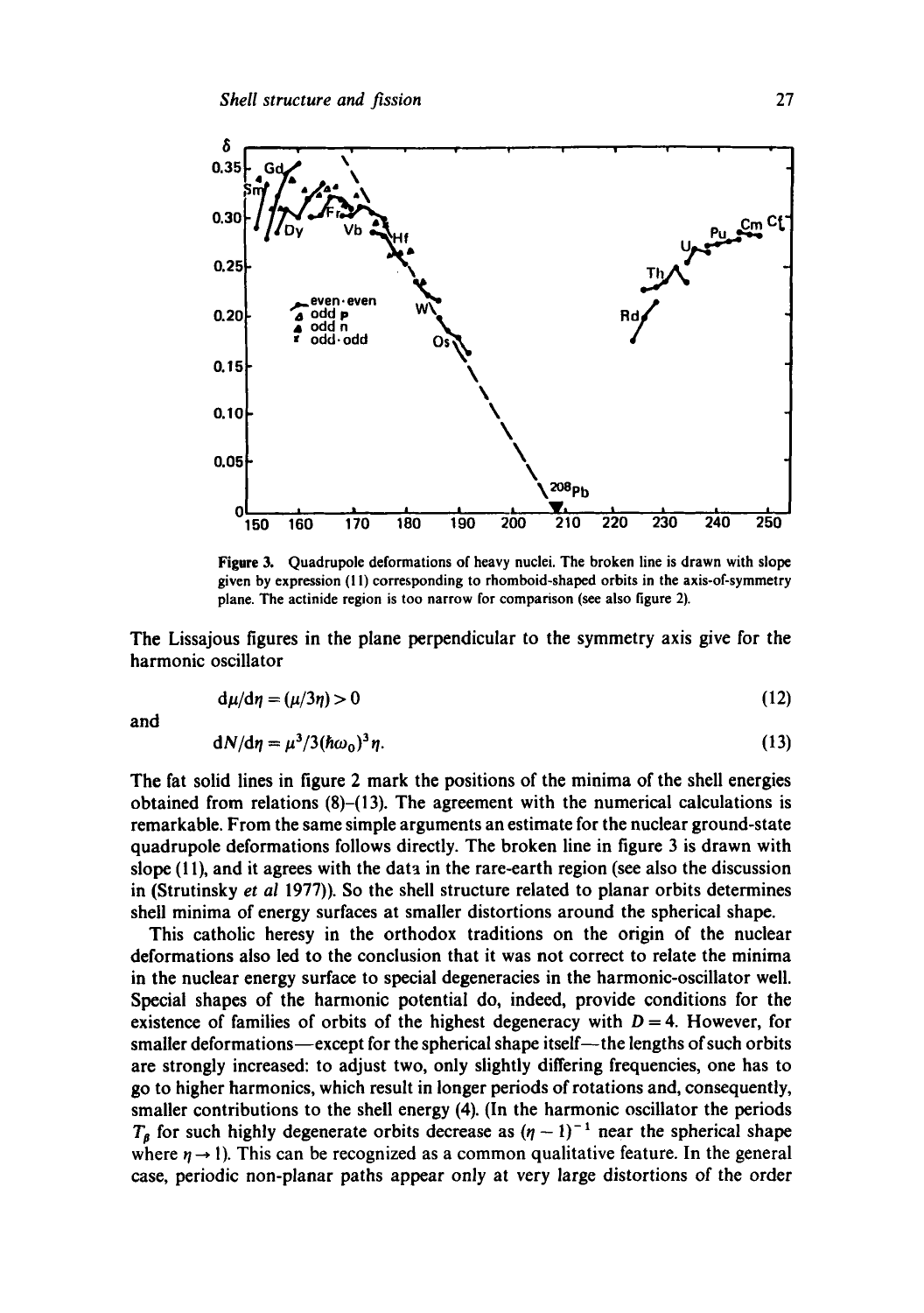of  $100\%$  and at these large distortions a new-- or additional--structure appears. The shortest and therefore the most contributing among non-planar orbits are those with the partial frequencies (such as  $\omega_{\mu}$  and  $\omega_{\mu}$  in the ellipsoidal square well) related as 2:1. They are considered as making the main contributions to the shell structure, leading to the second well in the deformation energy surface and to the double-humped fission barrier. Such orbits appear when the deformation approximately reaches the value of 2: I. This is not related to the special harmonic-oscillator degeneracies in the average nuclear potential. In fact, the realistic shells need not have the same strength as those observed in the harmonic oscillator at a 2:1 axis ratio. A reasonable degeneracy of  $D = 2$ , i.e. that of the rhomboids in the ellipsoidal well, would be sufficient to provide the shell structure which is observed in realistic nuclei in connection with fission.

An important difference with the harmonic oscillator is that, in general, the partial frequencies are not uniquely related to the shape parameters. Consequently, the three-dimensional orbits of the required type can be found for all shapes starting at around a deformation of 2:1, in contrast to the harmonic oscillator, where they arise just at this particular axis ratio. Figure 4 illustrates the appearance of the planar and three-dimensional families of periodical orbits in the ellipsoidal square-well potential and also their estimated contributions to the shell energy. The data there show that not only the deformation where the second minimum occurs but also the strength of the shell structure required for the double-humped barrier can be explained in this way.



Figure 4. Rotation-frequencies  $\Omega_{\beta}$  for the shortest periodical orbits in the axially symmetric infinitely deep ellipsoidal well; solid and broken lines are for the non-planar and planar paths, respectively (left); estimated shell energy contributions (right). With the curves the ratios  $\omega_{\mu}$ : $\omega_{\mu}$  of the two partial frequencies are shown; this is analoguous to the  $\omega_{\mu}$ : $\omega_{\mu}$ ratios (but not as shape parameter!) in the harmonic oscillator.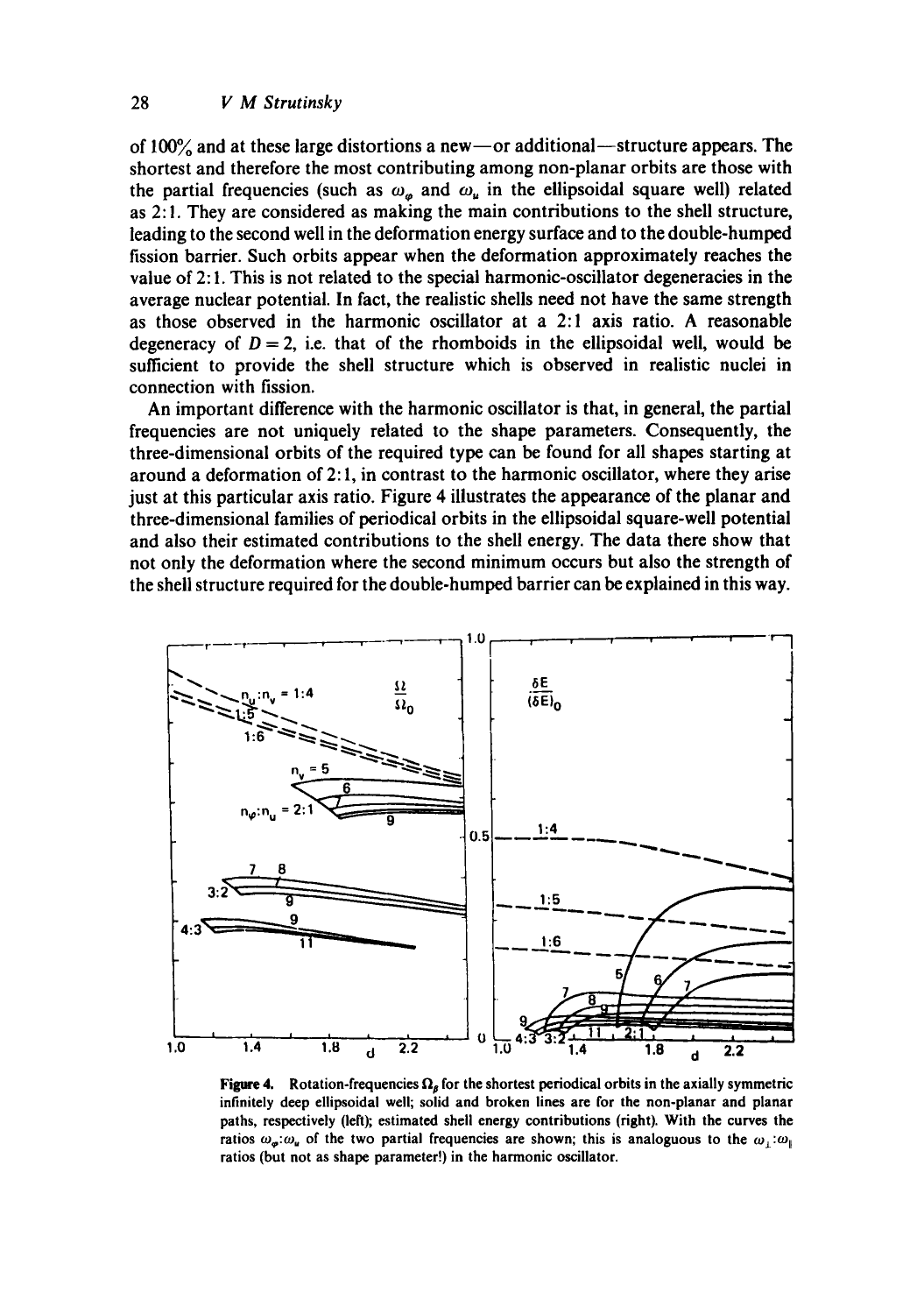At the still, larger distortions corresponding to the second barrier and close to the scission point, the shell structure is the result of a complex superposition of contributions of stationary paths of rather different kinds and it allows for an easy-but also too ambiguous-qualitative explanation of the third well, as well. Such a minimum occurs systematically in the calculations of the fission barrier in the thorium region and in lighter isotopes of uranium and plutonium (see figure 6 of Möller and Nix 1974). A simpler picture may arise after the neck has been formed: It can be assumed that at this stage of the fission process the necked shape of the nucleus does not allow the occurrence of any rhomboidal or other simple orbits crossing the nucleus from one end to the other. Instead, periodical paths constrained within either half of the nucleus become important and a transition to the shell structure in the fragments being formed takes place. In contrast to the whole-nucleus shell structure which apparently emphasizes symmetry, asymmetric shapes are now generally preferred. Within the model of two touching spherical wells, this problem has been approached by Bonche (1972).

The general theory also sheds some new light on other aspects of the shell effects in fission. One of these effects is the transition to the classical droplet model limit at higher excitations. The temperature at which this transition takes place was found to be equal to

$$
T_{\text{crit}} = \frac{1}{2\pi} \hbar \Omega = 1 \text{ MeV},\tag{14}
$$

where  $\hbar\Omega$  is given by relation (1). This value is in good agreement with the numerical calculations (Moretto 1972; Ramamurthy *et al* 1970; Brack and Quentin 1974). It turned out, however, that, in the intermediate excitation range, the very notion of potential energy of deformation fails: Instead of a fission barrier, one deals here with the amount of work required to fission the nucleus, and this thermodynamic problem cannot be reduced to a mechanical-or a hydrodynamic-hamiltonian with characteristic potentials, forces etc. The extreme cases of very low or very high excitation energies are the only exception to this (Strutinsky and Kolomietz V M 1973). Some new aspects were also found in the problem of shell structure in the density of neutron resonances (Strutinsky 1975; Strutinsky and Magner 1976).

The general theory outlined here was not intended and does not pretend to replace the numerical derivations in obtaining quantitative results on the process of nuclear fission. For this purpose, several more effective numerical methods are available by now. Some of these methods are elaborations of the originally suggested method of energy-averaging. Other methods are based on different principles. By now, a new effective technique has been developed for finite-depth potentials, even when the Fermi evergy is only a few MeV below the edge of the well. But this development has required clarification of some points in the theory of heavy nuclei treated as nearly macroscopic systems.

An important development in fission barrier calculations has been taking place since the breakthrough in the Hartree-Fock calculations. It has also contributed significantly to establishing the questioned accuracy of the shell correction expansion. This subject is partly dealt with in the review paper by Brack (1980). What is described in the rest of this paper refers to the traditional approach and, in particular, to those of its aspects that are most closely related to the question: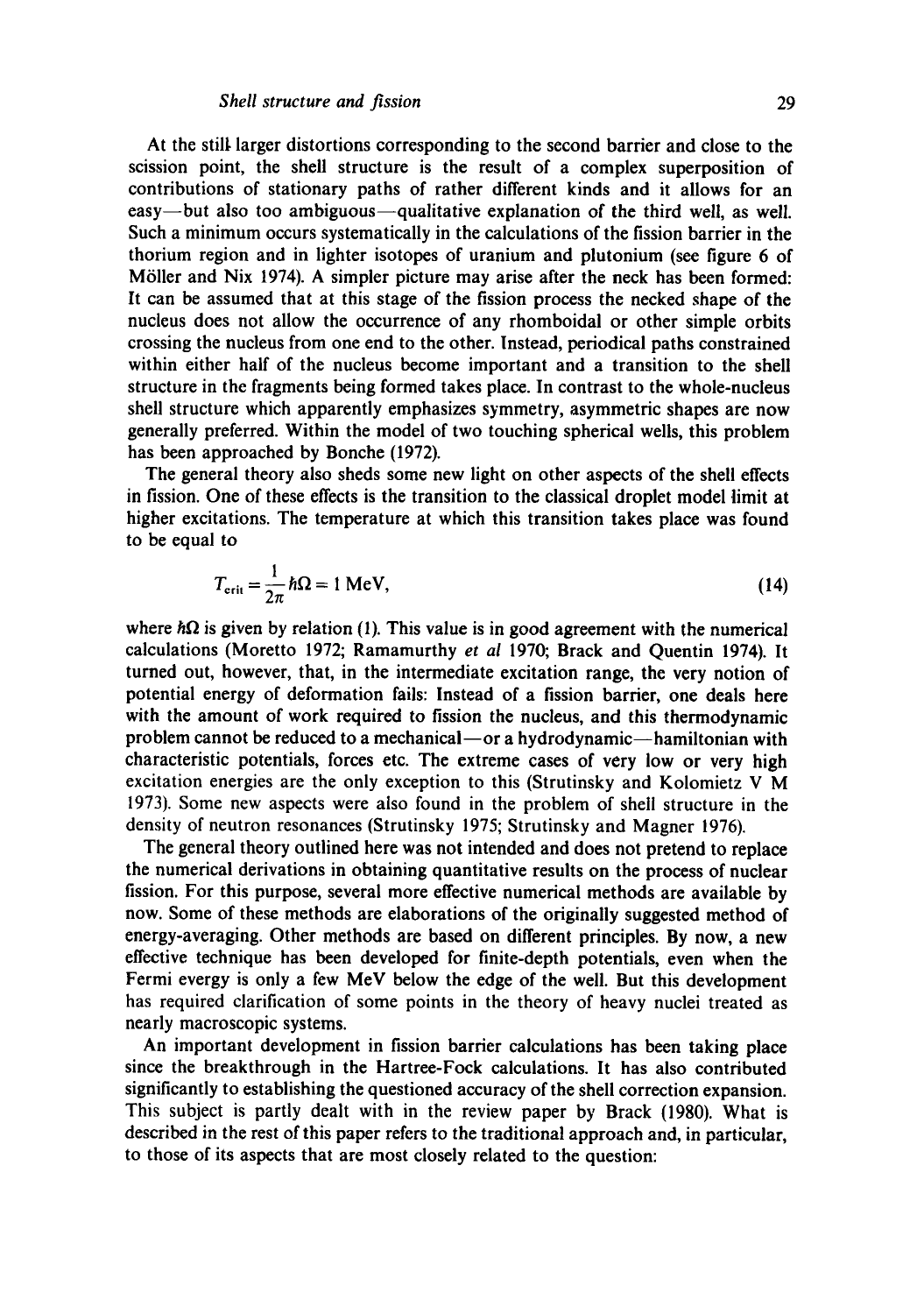## **3. What are the shell model potential and the nuclear shape?**

Apparently, the accuracy of the energy expansion depends on the quality of the shell model potential used in the calculations. Convergence requires what may be called the statistical self-consistency between the shell model potential and the spatial density distribution (Brack and Quentin 1975): The statistically-averaged shell model density distribution  $\rho$ , should be the same as the original (not self-consistent) smoothed distribution  $\bar{\rho}$  which presumably generates the shell model potential  $\bar{V}$ :

$$
\overline{V}(r_1) = tr_2(t(1,2)\overline{\rho}(1,2)) = tr_2[t(1,2)\overline{\rho}_s(1,2)].
$$
\n(15)

Here,  $t(1,2)$  is the effective nucleon-nucleon interaction. The second-order term in the energy expansion is given by (Strutinsky and Kolomietz 1973)

$$
\delta^{(2)}E = \frac{1}{2}\delta\rho_s\widetilde{\Gamma}\delta\rho_s + \delta\rho_s\widetilde{\Gamma}(\widetilde{\rho}_s - \bar{\rho}).
$$
\n(16)

Here,

$$
\delta \rho_s = \rho_s - \tilde{\rho}_s \tag{17}
$$

and  $\rho_s$  is the density matrix corresponding to the shell model problem with the potential of the given shape. In expression (16),  $\Gamma$  is the statistically-averaged self-consistent effective scattering amplitude. The condition (15) of the relaxed statistical consistency makes the second term in expression (16) vanish for all nuclear shapes. The second-order energy term, so far neglected in most of the calculations, is then determined entirely by the nucleon forces and the magnitude of the difference between the actual and the statistically-averaged shell model density matrices (17). The consistency requirement (15) is a very natural condition, namely, that the density distribution in the deformed potential should follow the shape of the potential. It is, however, quite clear that this condition is met with different degrees of accuracy in different phenomenoiogical shell model potential which were designed irrespective of this criterion. Quantitatively, the role of condition (15) is described in Brack's (1980) paper within the framework of the Hartree-Fock theory.

To satisfy the statistical self-consistency condition might be much easier than to go through the original Hartree-Fock routine, and the combined semi-classical development might prove to be rather fruitful. The shell correction approach suggests, however, yet another way of handling the problem. Instead of the total rejection of the phenomenological shell model potential (as the popular Hartree-Fock way of thinking goes) one might try to exploit it as some valuable initial approximation and to correct it in such a way that condition (15) is met with sufficient accuracy. In the first order, the statistically self-consistent potential is

$$
\tilde{V}_c = \bar{V} + tr_2[\tilde{\Gamma}(\tilde{\rho}_s - \bar{\rho})],\tag{18}
$$

where  $\bar{V}$  is any of the commonly used shell model potentials. Other forms of this equation can be found in (Strutinsky 1975). The corrected potential has the following remarkable feature: It is stationary with respect to the selection of the original potential, i.e. (18) would give approximately the same quantity no matter whether the Woods-Saxon or the Nilsson potential were in the input. Also, the nucleon force in (18) need not be as sophisticated as the one used in the Hartree-Fock calculations because the whole self-consistency routine need not be carried through. Instead, a simpler interaction can be used more suitably in reproducing the features essential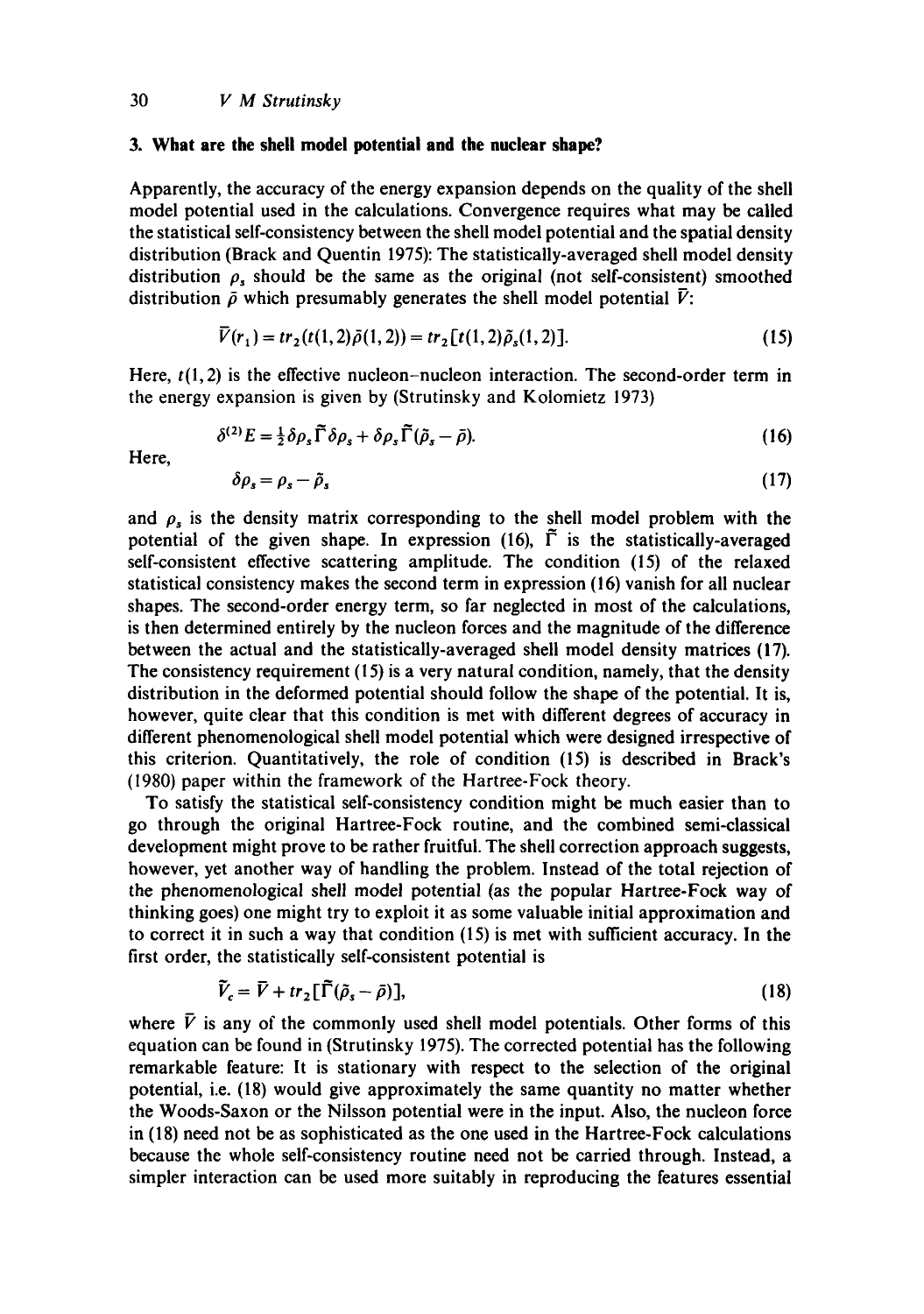for the sbell corrections such as, for example, the structure at the diffuse nuclear surface. Unfortunately, little has been done along this line, as yet.

The effort undertaken to clarify the higher-order terms in the shell correction expansion has emphasized the fact that not only the smoothed energy, but also all other quantities appearing in the theory, such as shell correction energy, single-particle potential as well as the very notion of nuclear shape should rather be interpreted as macroscopic quantities defined by averaging over many intrinsic quantal states. The single-particle part of the deformation energy is the quantity averaged over a number of subsequent level crossings or particle-hole distributions. For example, the driving force due to the shell structure was found equal to

$$
F_{\eta} = -\partial \delta E / \partial \eta = tr \left( \tilde{\Gamma} \frac{\partial \rho_0}{\partial \eta} \right), \tag{19}
$$

where  $\partial \rho_0 / \partial \eta$  is the derivative of the averaged diagonal part of the density matrix due to the variation of the occupation numbers under deformation. No such effects are accounted for in the perturbation-based microscopic theories which assume that the given particle-hole distribution does not change. The characteristic deformation which causes the re-distribution of the particle and hole states can be estimated rather easily because both the mean slopes of the levels in the Nilsson diagram and the distance between the levels are well known. Up to the sign, the first item is of the order of the Fermi energy per unit of the quadrupole deformation, and the second one is the Fermi energy divided by  $A$ . Thus, the mean level crossing deformation is given by

$$
\eta^* \approx \frac{1}{A} = 0.01 - 0.03. \tag{20}
$$

It is easy to check that (20) agrees with what is actually seen in the Nilsson diagrams in strongly deformed nuclei. The quantity (20) is, however, so small that hardly any significance can be assigned to what happens within such a range of quadrupole deformation. On the other hand, quantities derived by the shell correction method become only significant as averages over a sufficient number of such re-distributions, which makes them appropriate to be used in the theory of processes where the amplitudes significantly exceed the characteristic deformation (20). Fission is one example of such large-amplitude macroscopic collective modes, which are the general feature of heavy nuclei, particularly at higher excitation energies. Dipole resonances or neutron shape resonances in heavy nuclei may also be recalled as examples of such modes. In all such cases, transition to the classical regime takes place, and collective states can only be seen in properly-averaged quantities like the densities of certain states or strength functions.

These arguments are in line with the general definition of macroscopic-level quantities as statistically averaged over ensembles of microscopic states. Macroscopic quantities are introduced in order to achieve a coarse-grain description of systems dynamics by inter-relating different macroscopic variables. With this definition it is obvious that macroscopic quantities and dynamics may appear only in what may be considered as microscopically poor resolution experiments. In human practice such is the vast majority of experiments because the system under study consists of such an enormous number of particles that the individual microscopic states cannot be resolved.